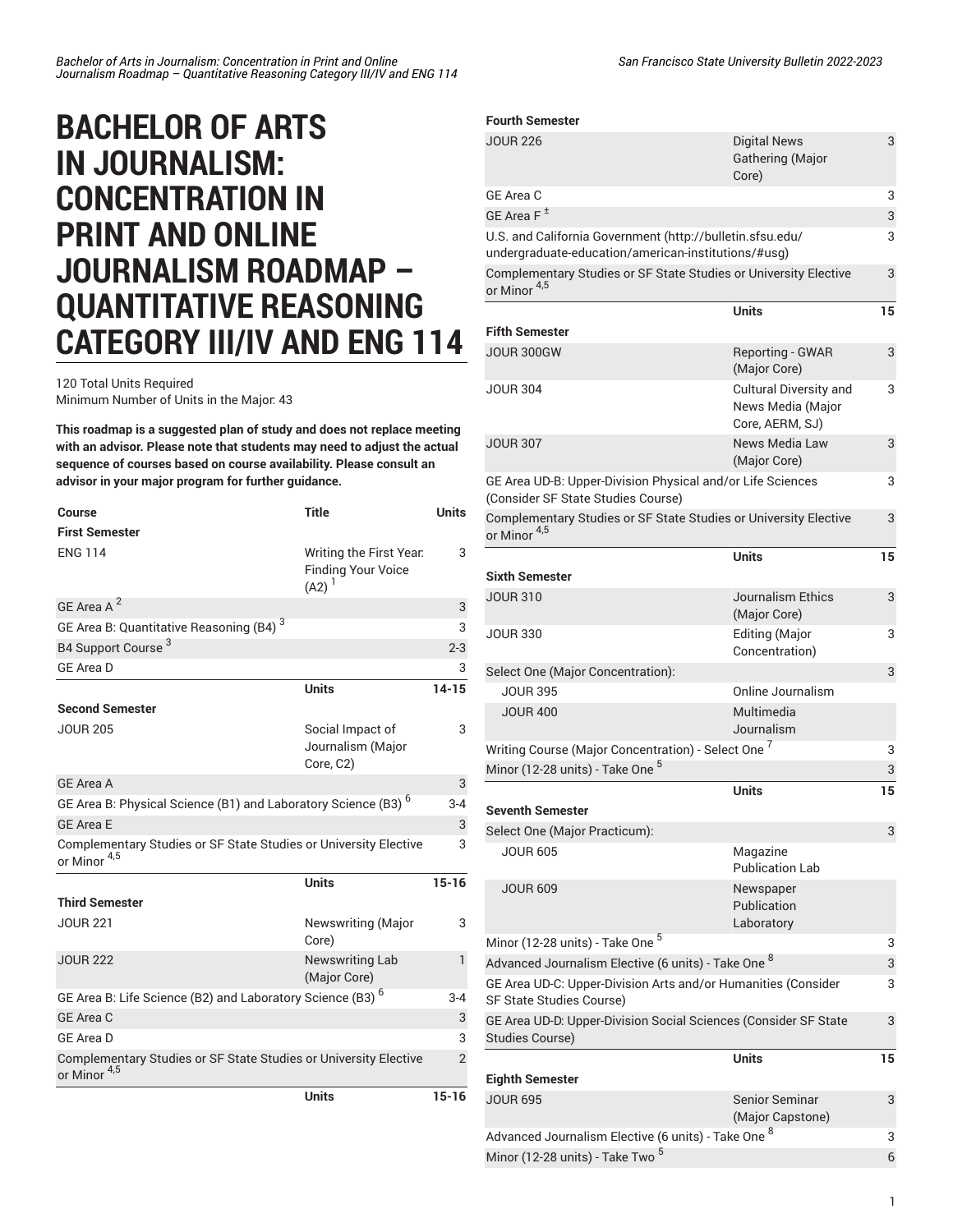[Complementary](/undergraduate-education/sf-state-studies/) Studies or SF State Studies or University Elective [or Minor](/undergraduate-education/sf-state-studies/) 4,5

4

| <b>Units</b>       | 16      |
|--------------------|---------|
| <b>Total Units</b> | 120-123 |

- 1 ENG 114 can only be taken if you complete Directed Self-Placement (DSP) and select ENG 114; if you choose ENG 104/ENG 105 through DSP you will satisfy A2 upon successful completion of ENG 105 in the second semester; multilingual students may be advised into alternative English courses.
- 2 To avoid taking additional units, it is recommended that you meet the **SF State Studies** (AERM, GP, ES, SJ) requirements within your GE or major.
- 3 To determine the best B4 course option, students should complete the online advising activity at [mathadvising.sfsu.edu](https://mathadvising.sfsu.edu/) ([https://](https://mathadvising.sfsu.edu/) [mathadvising.sfsu.edu/\)](https://mathadvising.sfsu.edu/). Questions? Contact Gator [Smart](https://gatorsmartstart.sfsu.edu/) Start. ([https://gatorsmartstart.sfsu.edu/\)](https://gatorsmartstart.sfsu.edu/)

#### 4 **Complementary Studies**

12 units of Complementary Studies are required of all candidates for the Bachelor of Arts degree in Journalism. Students completing the Bachelor of Arts in Journalism must complete a minor that has been approved by the department. The minor fulfills the Complementary Studies requirement.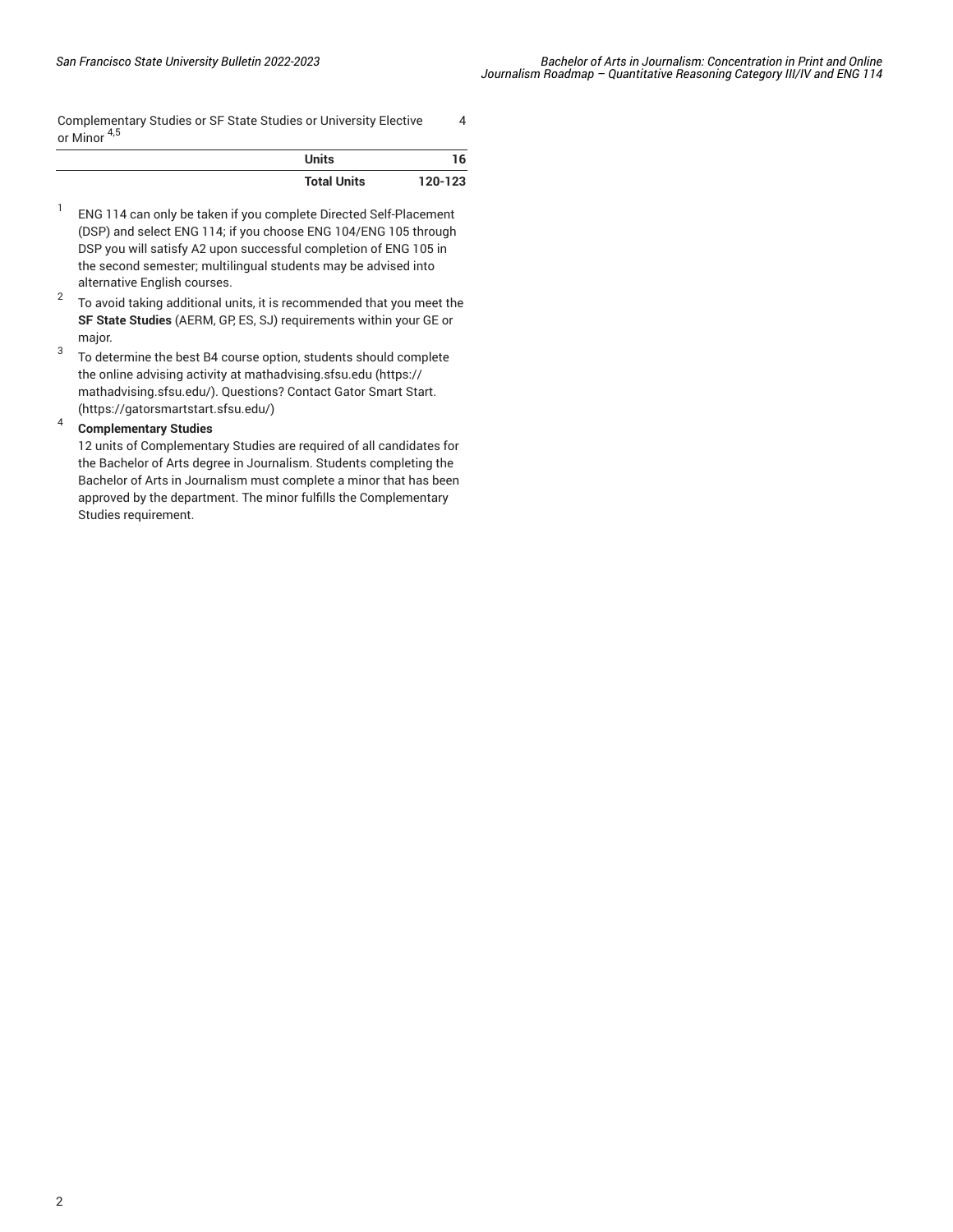#### 5 **List of Approved Minors (12-28 units)**

A Journalism major must complete a minor in one of the areas of study approved by faculty advisers. Completion requires students to maintain a GPA of 2.0 or higher. Approved disciplines for this requirement are listed below. Students should consult with an academic adviser in Journalism to determine the minor that best meets their interests and professional goals. Please see the specific minor page in this bulletin for information about requirements. African Studies (24-25 units) Africana Studies (18 units) American Indian Studies (24 units) American Studies (18 units) Anthropology (18-19 units) Asian American Studies (24 units) Astronomy (19-23 units) Biology (impacted, 23 units) Business Administration (24 units) California Studies (21-21 units) Chemistry (23 units) Chinese Language (19 units) Chinese Literature and Linguistics (24 units) Civil Engineering (21 minor units, 21 prerequsite units) Classics (15 units) Comparative and World Literature (18 units) Computer Engineering (21 units) Computer Science (21 units) Criminal Justice Studies (16-20 units) Critical Social Thought (15-19 units) Decision Sciences (18 units) Earth Sciences (15 units) Economics (22 units) Education (12 units) Electrical Engineering (22 minor units, 23 prerequisite units) English and American Literature (21 units) European Studies (18-23 units, plus foreign language requirements) French (21 units) Geography (21 units) German (17 units) Global Peace, Human Rights, and Justice Studies (21-26) Health Education (18 units) History (15 units) Holistic Health (22 units) Humanities (21 units) Human Sexuality Studies (18-20 units) Information Systems (24 units) International Business (24 units) International Relations (20 units) Italian (17 units) Japanese (24 units) Jewish Studies (12 units) Labor and Employment Studies (12 units) Latin American Studies (21-24 units) Latina/Latino Studies (24 units) Lesbian, Gay, Bisexual, and Transgender Studies (18-19 units) Linguistics (15 units) Management (21 units) Mathematics (24 units) Mechanical Engineering (21 minor units, 32 prerequsite units) Middle East and Islamic Studies (18-21 units) Modern Greek Studies (temporarily suspended) Museum Studies (18 units) Pacific Asian Studies (21-24 units)

Persian Studies (18-21 units) Philosophy (21 units) Philosophy and religion (21 units) Physics (20-24 units) Political Science (21 units) Psychology (temporarily suspended) Race and Resistance Studies (19-21 units) Religious Studies (21 units) Russian (22 units) Sociology (14-15 units) South Asian Studies (18 units) Spanish (21 units) Urban Studies and Planning (20-23 units) Women and Gender Studies (18 units) Women's Health Issues (21 units) World Development Studies (22-28 units)

6 Consider taking a class combined with a laboratory or a separate lab to fulfill B3 if not already satisfied.

## <sup>7</sup> **Writing - Select One**

JOUR 320 Investigative Reporting (3 units) JOUR 321 Feature Writing (3 units) JOUR 570 Opinion Writing (3 units) JOUR 575 Community Media (3 units) JOUR 580 Environmental Journalism (3 units) JOUR 595 Magazine Writing (3 units) JOUR 650 Seminar: Contemporary News (3 units) JOUR 667 Seminar: Topics in Journalism (3 units)